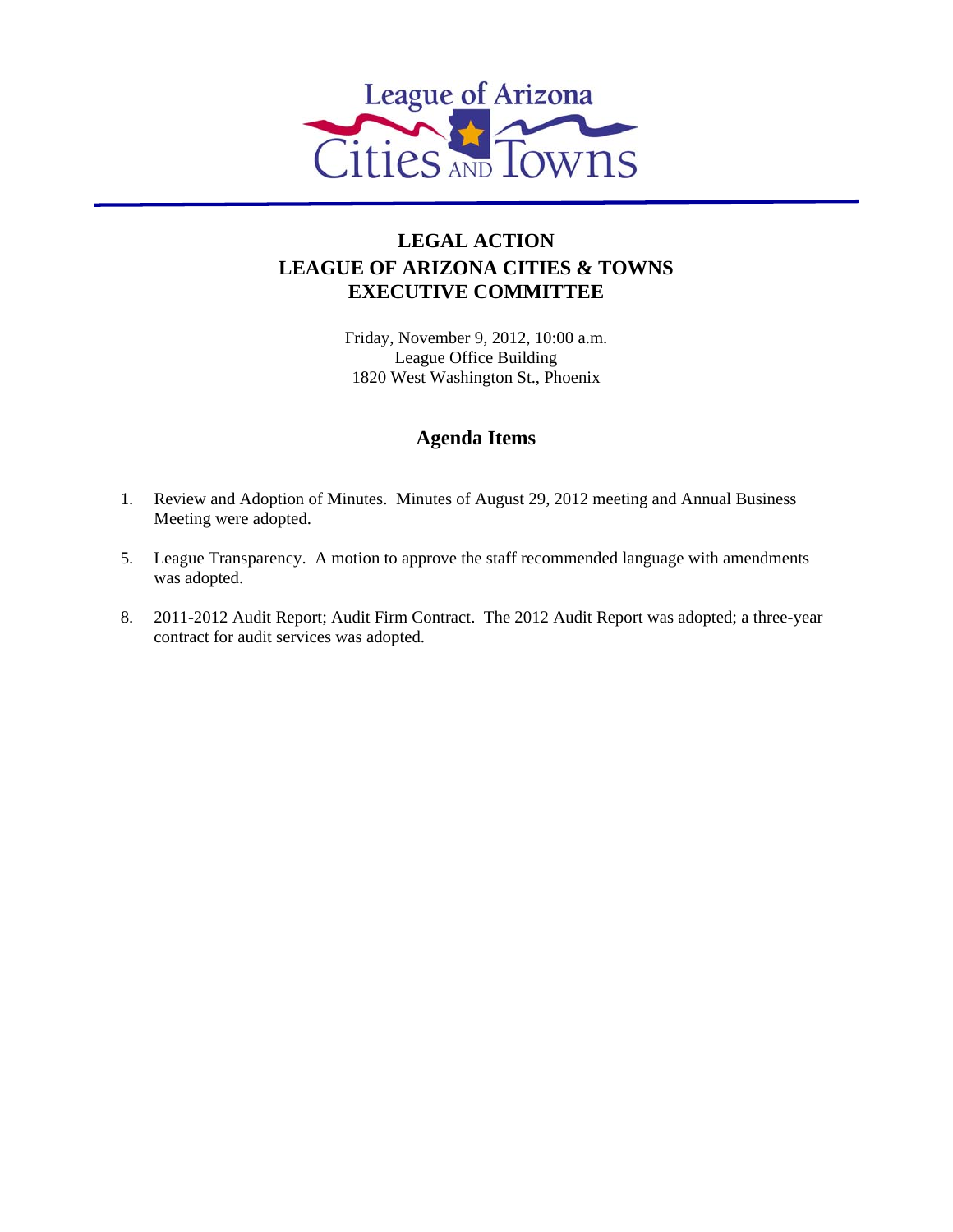

| <b>Agenda Item #1</b>      | <b>Review and Adoption of Minutes</b>                                                                                      |
|----------------------------|----------------------------------------------------------------------------------------------------------------------------|
| <b>Summary:</b>            | Minutes of the previous meeting and minutes from the annual business meeting<br>are enclosed for your review and approval. |
| <b>Responsible Person:</b> | President Doug Von Gausig                                                                                                  |
| <b>Attachments:</b>        | August 29, 2012 Executive Committee Minutes<br>August 30, 2012 Annual Business Meeting Minutes                             |
| <b>Action Requested:</b>   | Approval                                                                                                                   |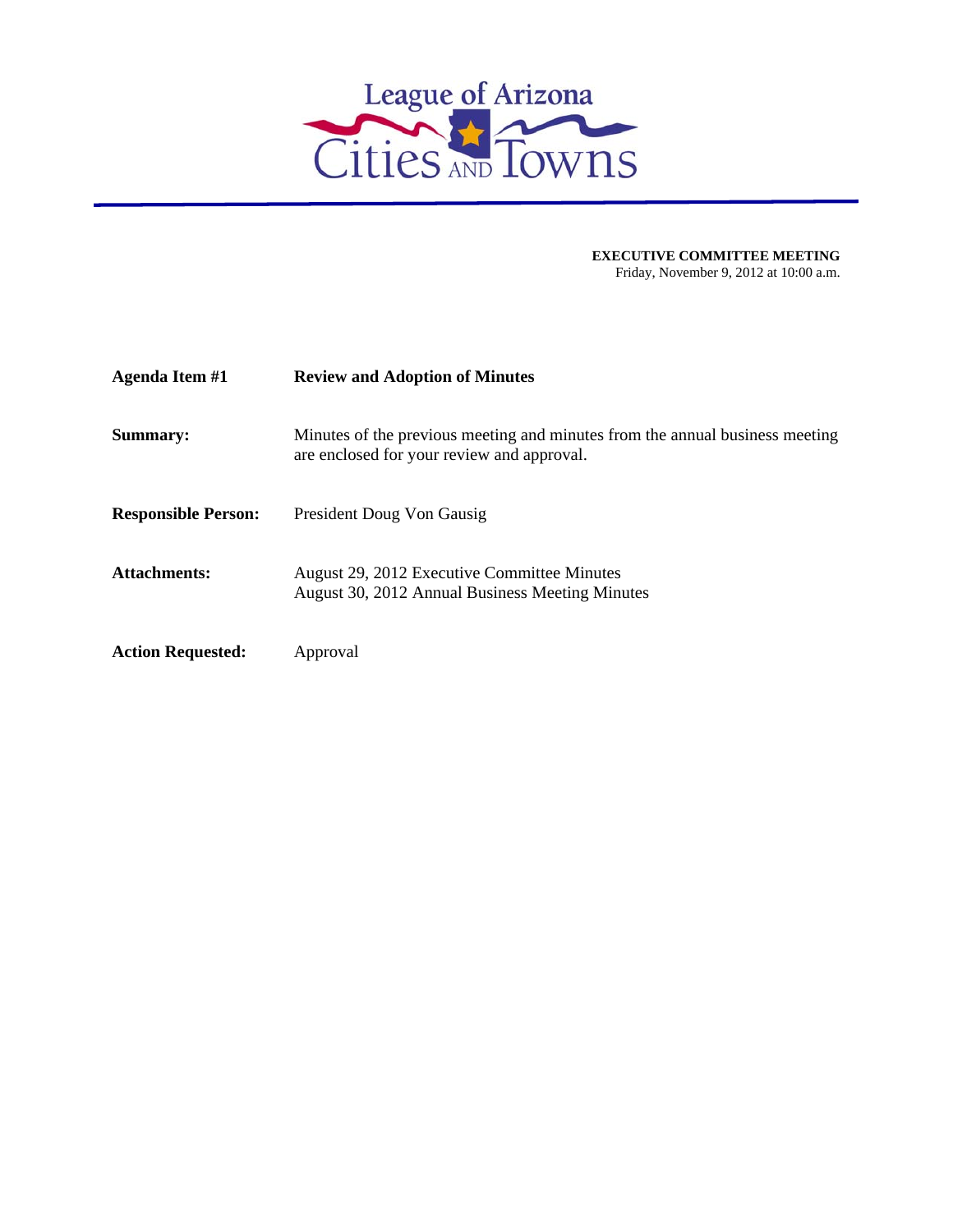

| Agenda Item #2             | <b>TPT Work Group Report</b>                                                                                                                                                                                                                                                                                                                                                                |
|----------------------------|---------------------------------------------------------------------------------------------------------------------------------------------------------------------------------------------------------------------------------------------------------------------------------------------------------------------------------------------------------------------------------------------|
| Summary:                   | The twelve-member task force appointed by Governor Brewer is charged with<br>examining the state's TPT tax and recommending ways to make it easier to<br>administer, more convenient for businesses to comply and eventually pave the<br>way for implementation of state and local sales taxes for online purchases.<br>Deputy Director Tom Belshe represents the League on the task force. |
|                            | This report will include discussions from the three working groups of the TPT<br>Simplification Task Force: State and Local Standardization, Online Retail<br>Sales and Construction Contracting. It will also include possible<br>recommendations that have been discussed by all members of the task force as<br>well as those being developed by representatives of cities and towns.    |
| <b>Responsible Person:</b> | Tom Belshe, Deputy Director                                                                                                                                                                                                                                                                                                                                                                 |
| <b>Attachments:</b>        | Meeting agendas, draft minutes                                                                                                                                                                                                                                                                                                                                                              |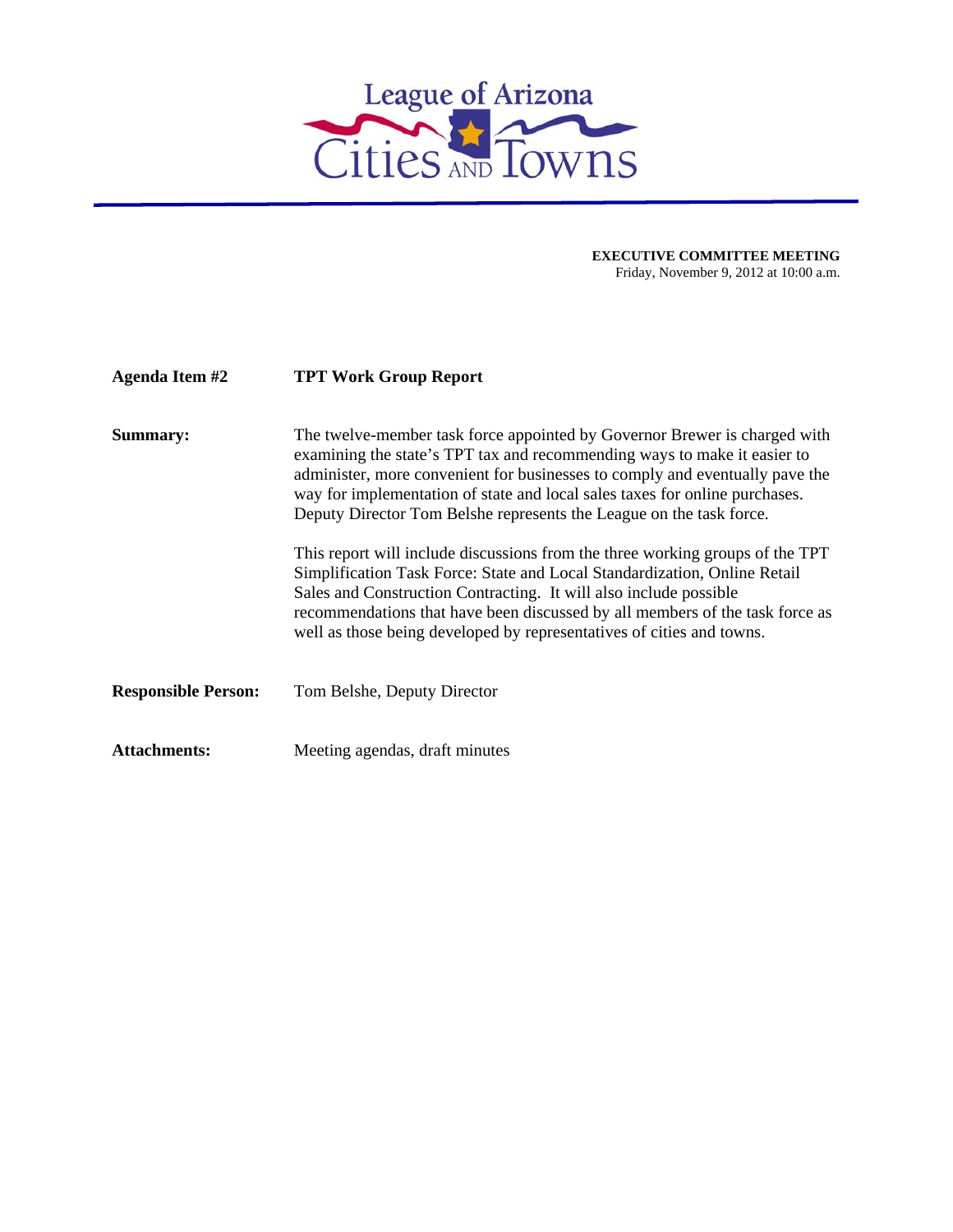

| Agenda Item #3             | <b>Legislative Report and Look Ahead</b>                                                                                  |
|----------------------------|---------------------------------------------------------------------------------------------------------------------------|
| <b>Summary:</b>            | A discussion and update of elections results and legislative issues likely to<br>appear in the next session.              |
| <b>Responsible Person:</b> | Ken Strobeck & League Staff                                                                                               |
| <b>Attachments:</b>        | 2013 Municipal Policy Statement<br>2013 League Resolutions Chart<br>Letter from Rep. Michelle Ugenti (back binder pocket) |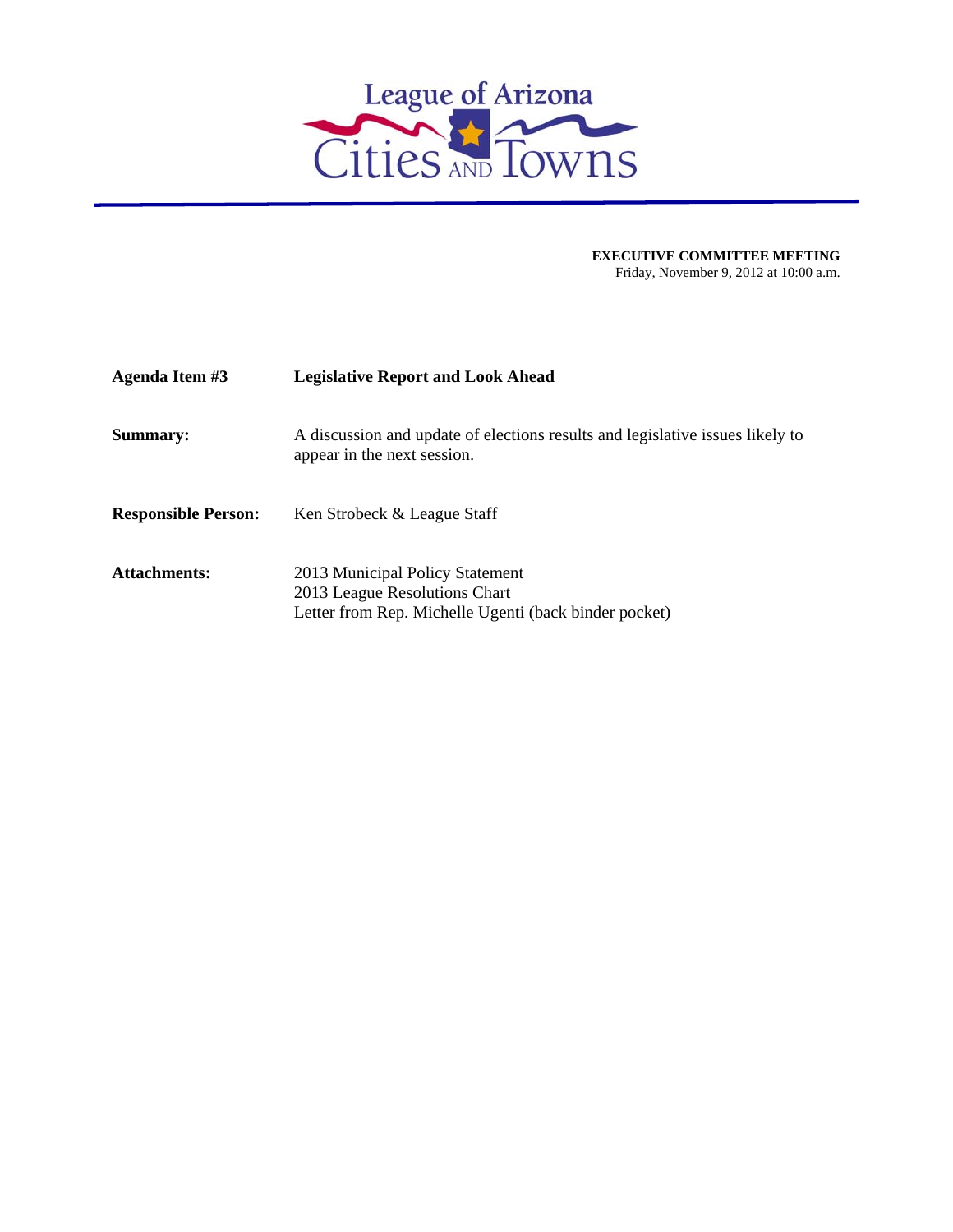

| <b>Agenda Item #4</b>      | <b>League Annual Survey Results</b>                                                                                                                                                                                                                                                                                                                                   |
|----------------------------|-----------------------------------------------------------------------------------------------------------------------------------------------------------------------------------------------------------------------------------------------------------------------------------------------------------------------------------------------------------------------|
| Summary:                   | The eleventh annual survey of the League was e-mailed to mayors, council<br>members, managers, clerks, attorneys, finance directors, public information<br>officers and intergovernmental coordinators. Staff will present the 2012<br>League Annual Survey and answer any questions the Executive Committee has<br>concerning the methods and results of the survey. |
| <b>Responsible Person:</b> | Matt Lore, Communication & Education Director                                                                                                                                                                                                                                                                                                                         |
| Attachment:                | <b>Survey Results</b>                                                                                                                                                                                                                                                                                                                                                 |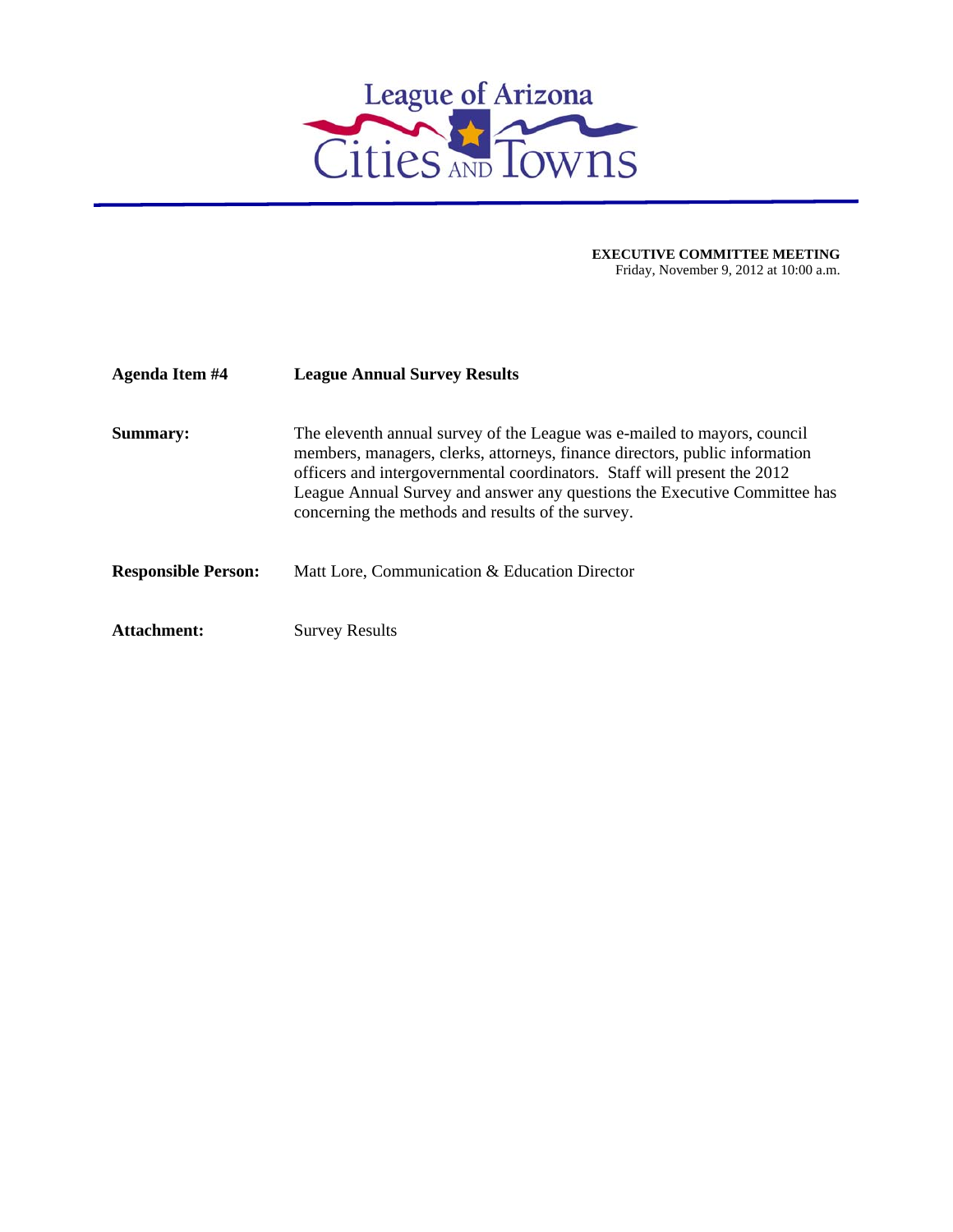

| Agenda Item #5             | <b>League Transparency</b>                                                                                                                                                                                                                            |
|----------------------------|-------------------------------------------------------------------------------------------------------------------------------------------------------------------------------------------------------------------------------------------------------|
| <b>Summary:</b>            | Overview of the League's current policies and practices regarding Executive<br>Committee meetings and records. Discussion of whether current policies are<br>serving the needs of our members, and if any changes to those policies are<br>necessary. |
| <b>Responsible Person:</b> | Vice President Mark Mitchell                                                                                                                                                                                                                          |
| Attachments:               | Letter from Scottsdale Mayor Lane<br>Presentation of current League practices<br>Recommended motion for adoption                                                                                                                                      |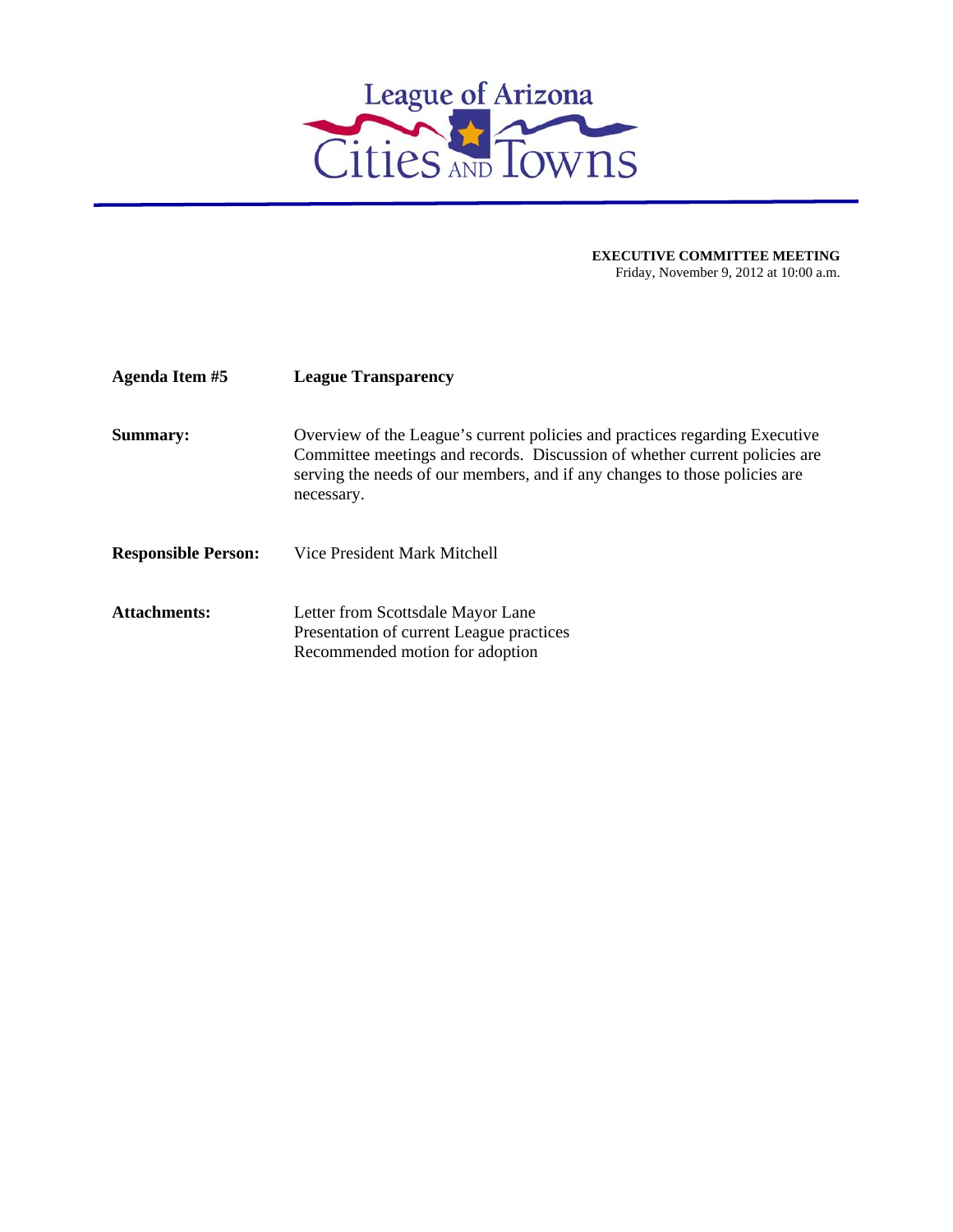

| Agenda Item #6             | <b>Report of League Communications Subcommittee</b>                                      |
|----------------------------|------------------------------------------------------------------------------------------|
| <b>Summary:</b>            | Update on latest activities of the League Communications Subcommittee.                   |
| <b>Responsible Person:</b> | Mayor John Salem, Subcommittee Chairman<br>Matt Lore, Communication & Education Director |
| <b>Attachments:</b>        | None                                                                                     |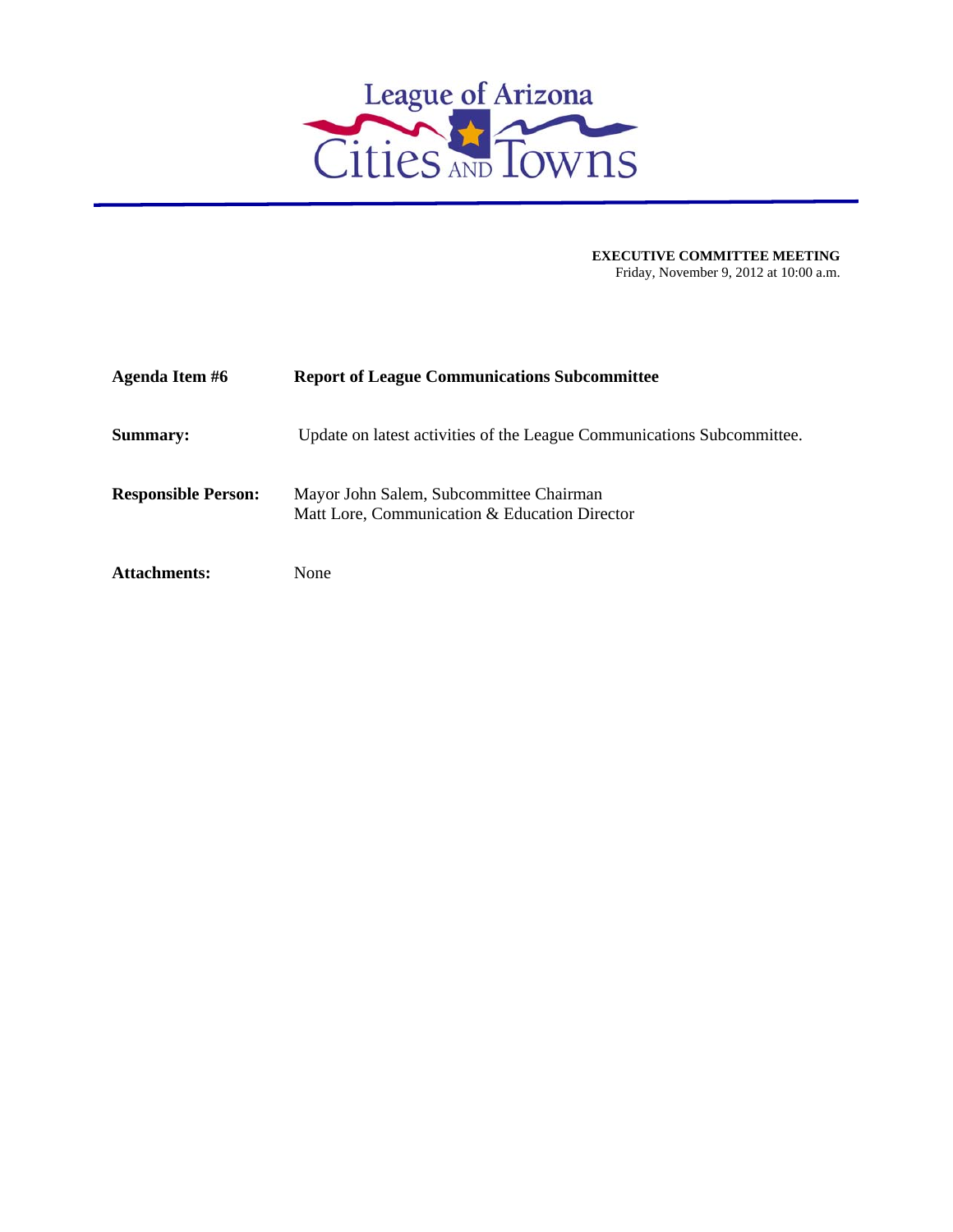

| Agenda Item #7             | <b>Recap of 2012 Annual Conference; Future Conference Locations</b>                                                                                             |
|----------------------------|-----------------------------------------------------------------------------------------------------------------------------------------------------------------|
| <b>Summary:</b>            | Staff will give a brief overview of the 2012 Annual Conference Survey and<br>Financial Report. In addition, staff will discuss next year's event in Oro Valley. |
| <b>Responsible Person:</b> | Matt Lore, Communication & Education Director                                                                                                                   |
| <b>Attachments:</b>        | <b>Attendance Report</b><br><b>Financial Report</b><br>Survey results                                                                                           |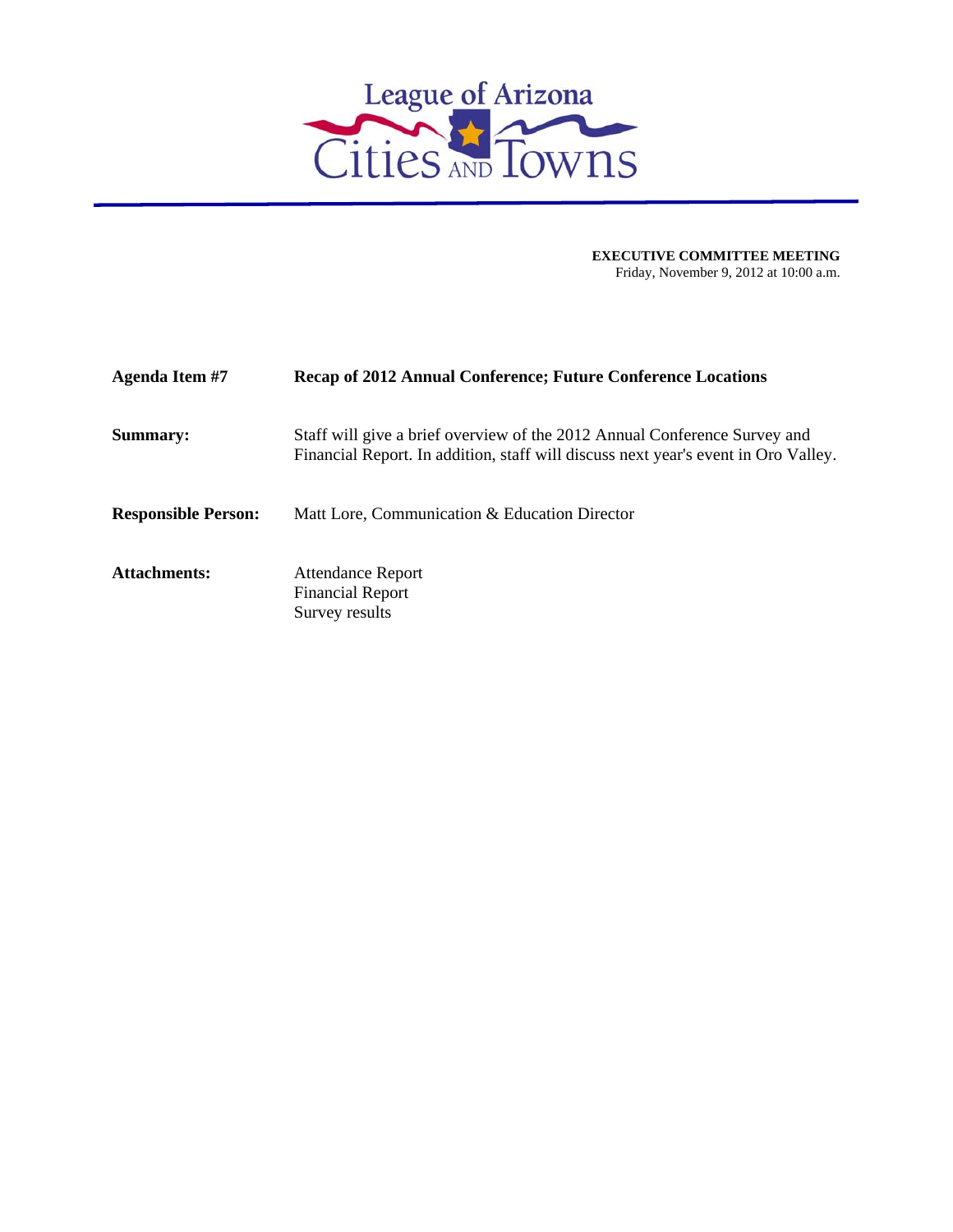

| <b>Agenda Item #8</b>      | 2011-2012 Audit Report; Audit Firm Contract                                                                                                                                                                                                                                                                                                                             |
|----------------------------|-------------------------------------------------------------------------------------------------------------------------------------------------------------------------------------------------------------------------------------------------------------------------------------------------------------------------------------------------------------------------|
| Summary:                   | The report from the League's auditors is presented for your review and<br>approval.                                                                                                                                                                                                                                                                                     |
|                            | The Property Corporation of Cities and Towns is a separate nonprofit<br>organization which owns and operates the League building. However, rather<br>than prepare a separate audit for the Property Corporation, our auditors have<br>recommended that it be included in the League's financial statement. The audit<br>report you have implements that recommendation. |
|                            | The League contracts with a private accounting firm to perform the annual<br>audits. The contract length is three years. The contract with<br>CliftonLarsonAllen (formerly LarsonAllen) expires at the end of the 2012<br>audit. Staff recommends renewing the contract with CliftonLarsonAllen for<br>another three years.                                             |
| <b>Responsible Person:</b> | Ken Strobeck                                                                                                                                                                                                                                                                                                                                                            |
| <b>Attachments:</b>        | Audit Report for FY ended June 30, 2012<br>Letter from CliftonLarsenAllen<br>Audit cost history                                                                                                                                                                                                                                                                         |
| <b>Action Requested:</b>   | Approval of Audit Report<br>Approval of new 3-year contract                                                                                                                                                                                                                                                                                                             |